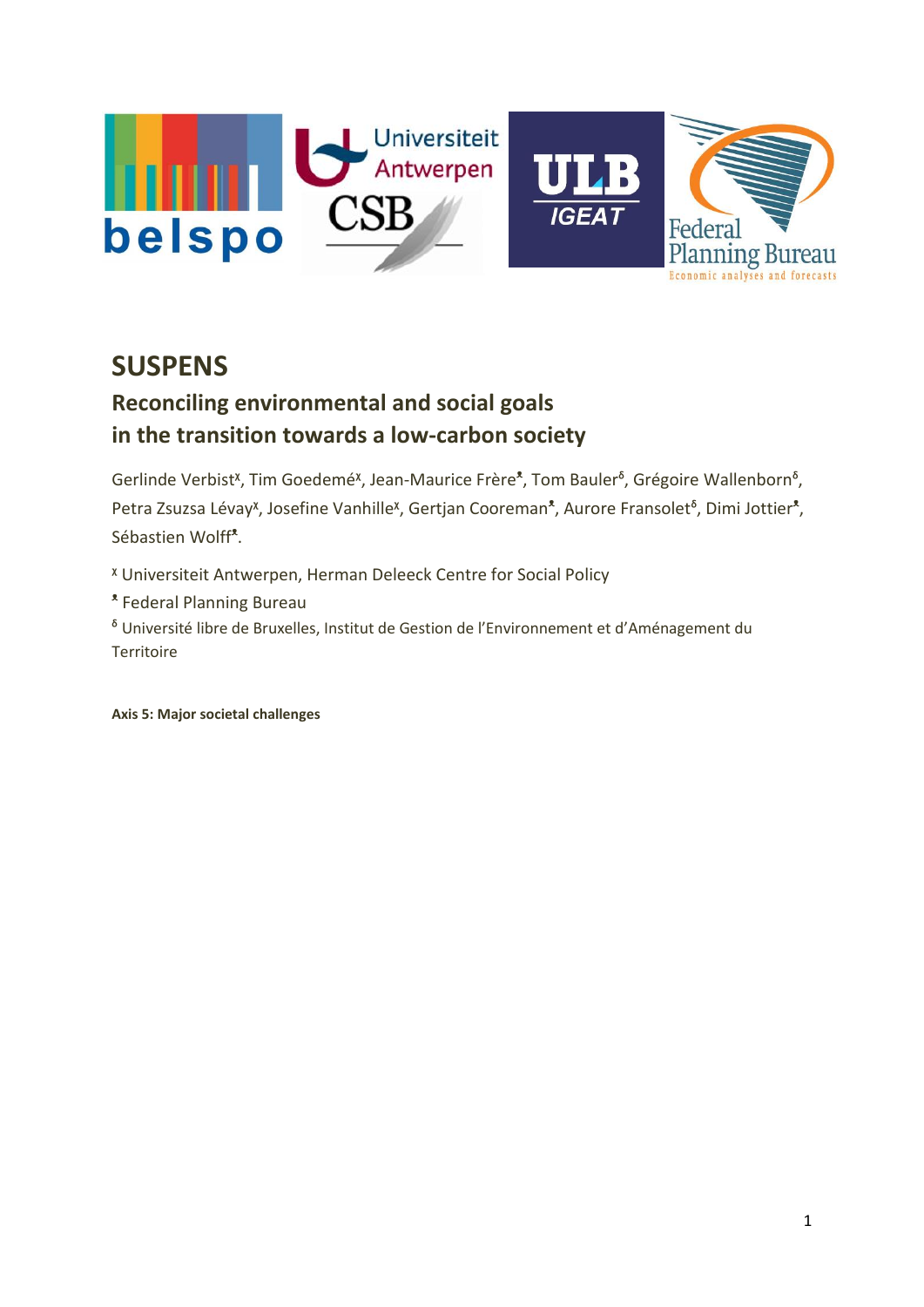## **Summary in English**

The transition to a low carbon society will generate major economic and social consequences. While environmental, social and economic objectives are traditionally pursued separately and with distinct policy instruments, the concept of sustainable development (as developed by the "Brundtland Commission") provides a useful framework to characterize the inherent interrelations at the junctures of these three dimensions, and specifically between redistributive challenges (the social dimension) and low carbon aims (environmental dimension), within an explicitly long-term, intergenerational frame of reference. The SUSPENS projects zooms in on this social-ecological axis, starting from the observation that the costs and benefits from policy responses to climate change are far from neutrally distributed between households. The overall aim of the SUSPENS project is **to gain a proper understanding of the interrelationships and potential trade-offs between environmental and social goals in the transition to a low-carbon society in Belgium.** This general aim is split up in specific objectives along theoretical, methodological and empirical tracks.

On the **theoretical** level, the SUSPENS project (1) brought together and discussed the diverse literature strands dealing with socio-environmental inequalities and aimed to develop a coherent multi-dimensional conceptualisation of the interrelationships between these inequalities; (2) discussed the implications of the role of the households for environmental policy as understood in practice theory (3) elaborated an understanding of how to look at household consumption; (4) contributed to the development of a new policy paradigm that integrates social and environmental objectives in policy design. **Methodologically**, the project improved the existing research infrastructure by (1) building the PEACH2AIR database that allows for studying the interrelationships between income, consumption and greenhouse gas emissions (and other types of air pollution i.e. emission of particulate matter, photochemical and acidifying gases) at the micro-level of the household in order to jointly assess distributive and environmental impacts of a range of socioenvironmental policy packages (2) employing multiple case studies analyzing if and how various energy foresight studies carried out for Belgium address justice issues. **Empirically**, the SUSPENS project investigated the potential trade-off between the social and environmental dimensions of the transition to a low-carbon society by: (1) Assessing the Belgian governance context against principles of justice; (2) mapping the relation between income and other household characteristics, consumption and greenhouse gas emissions across the Belgian population; (3) analyzing social and ecological outcomes of case studies in the domain of food, housing and carbon taxation. In the following, we report on the main results.

The review of the energy foresight studies carried out for Belgium reveals that **justice issues** are hardly addressed in the analyses of low-carbon transition pathways. The potential conflicts and synergies between low-carbon strategies and social justice objectives are actually not taken into consideration, or only in a very limited way, in the scenario analyses reviewed. In the cases where these interactions are considered, we note that the analysis is often limited to distributive justice issues, while recognition and procedural justice are missing in almost all the analyses. A huge body of scientific literature has developed around issues of social, climate, environmental and energy justice. But the knowledge produced today in various scientific disciplines is not sufficiently confronted and interrelated. Measures for a low-carbon transition too often remain solely under the seal of innovation, that mix of technology and market. If we want policies that better reflect all aspects of reality, it is essential to draw on the full range of available knowledge. In terms of distributive justice, it seems natural to assess the impact of programmes by paying attention to the poorest 10 or 20% of the population. A good method is to listen to and strengthen the actors and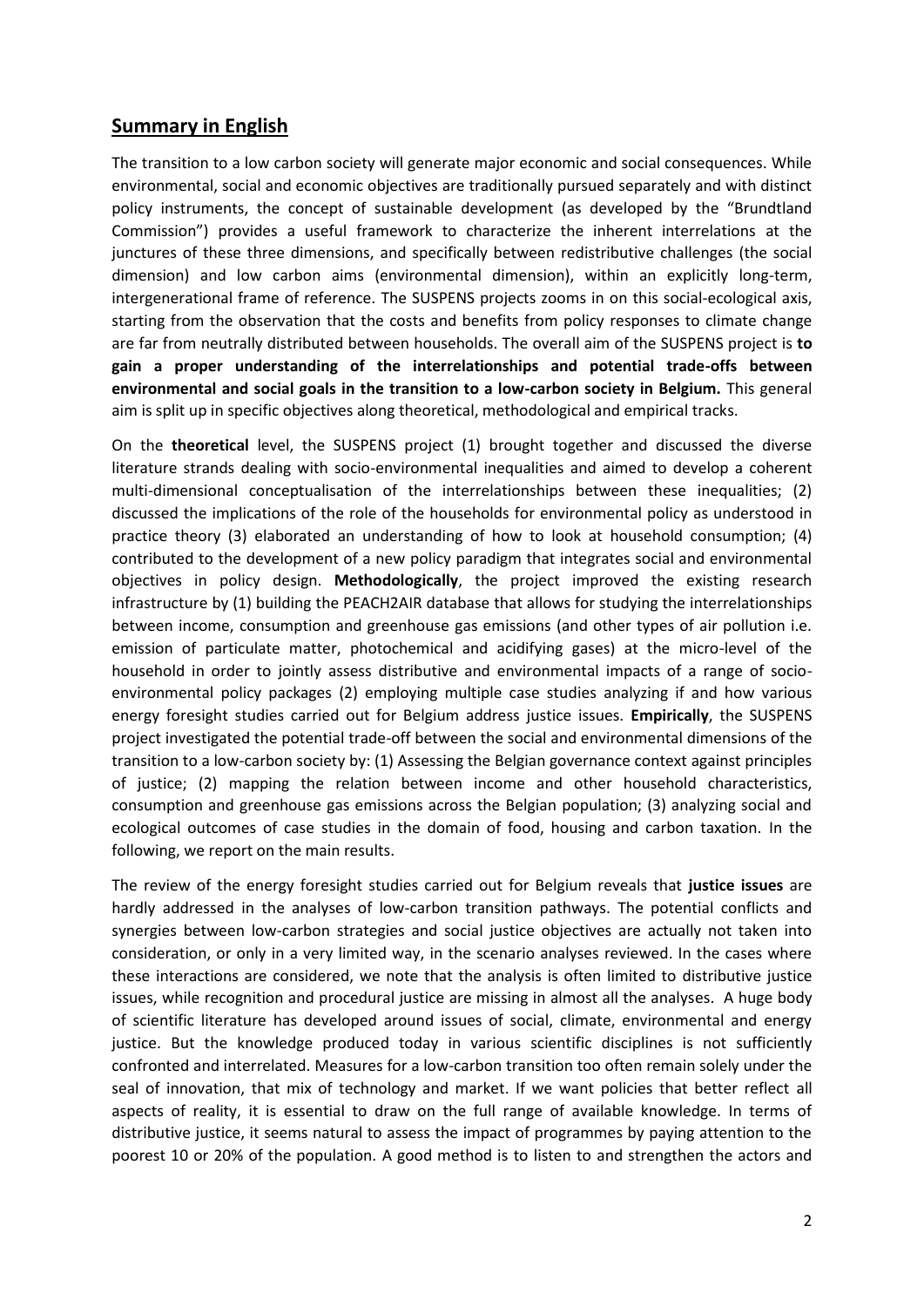associations that represent people who are confronted with various social problems, particularly poverty, when it is difficult to mobilise these populations directly.

However, an increased focus on the poorest should not obscure the fact that the wealth gaps are especially large in the last decile and especially the last percentile. Insofar as a more egalitarian society is a more sustainable society, it therefore seems normal to also develop policies towards the richest so that the "environmental ceiling" is not pierced. A policy based on "consumption corridors" aims to determine basic needs but also absolute (non-tradable) ceilings.

Our analysis quantifying the **household carbon footprint** of consumption by Belgian households confirms the patterns in the international literature: average greenhouse gas emissions per capita are strongly driven by the standard of living. After controlling for other socioeconomic factors (household size, educational attainment, professional status, dwelling type, region, age of the household head and tenancy status), it appears that there is a relative decoupling between income and emissions. Greenhouse gas emissions still increase with income, but less than proportionally because the share of the most polluting consumption categories, i.e. 'Energy and housing' and 'Food' in total expenditures decreases with income. Mapping (and continuing to monitor) the extent to which different groups in society contribute differently to greenhouse gas emissions not only helps to understand how unequally the contribution to climate change is distributed. It is also important to understand the redistributive effect of climate change mitigation policy. We now look at three policy domains, for which we did an exploratory analysis, notably the case of housing, food and a carbon tax.

In the domain of **housing and residential energy use**, we focused on energy efficiency and renovation schemes in dwellings inhabited by vulnerable households. From both an ecological and social point of view, it is essential that also households with limited financial means can decrease their fossil fuel dependence by shifting to energy-efficient housing. The dominant strategy of ex-post subsidies and premiums for owner-driven renovations is not enough to achieve this. Targeted and coordinated policy measures are needed to make energy renovation accessible to low-income families, as they face specific barriers to energy renovation. These barriers differ in part between tenants on the private housing market, social housing tenants and owners with too limited financial means. Meanwhile, various pilot projects show that it is possible to overcome these barriers, especially when creativity and motivation are enabled. Yet, these projects show that specific barriers require specific action, and that good results are possible when pre-financing models are developed, social and technical assistance are provided, and neighbourhood scaling effects are made use of. The big question remains how these mostly small-scale initiatives can be expanded and scaled up to the required regional levels.

To investigate the impact of a healthier and more **sustainable diet** on total greenhouse gas emissions and social distribution, we used the PEACH2AIR data set, which contains product-based emissions per euro of expenditure, calculated through a single region environmental input-output model, for Belgium for the year 2014. We found the aggregation level of greenhouse gas emission source data for the CIAPs (coefficients of indirect air pollution) of food products is quite large, which limits the possibilities of a fine-grained scenario analysis. In order to investigate the effect of a change in diet on greenhouse gas emissions, we would ideally use a multi-regional input-output model that takes account of differences in production technology at home and abroad. Further research will have to show whether it is possible to further develop multiregional input-output models with an even more detailed product-level diversification than our current single-region model, given that multi-region models tend to aggregate data at a higher level than single region models do.